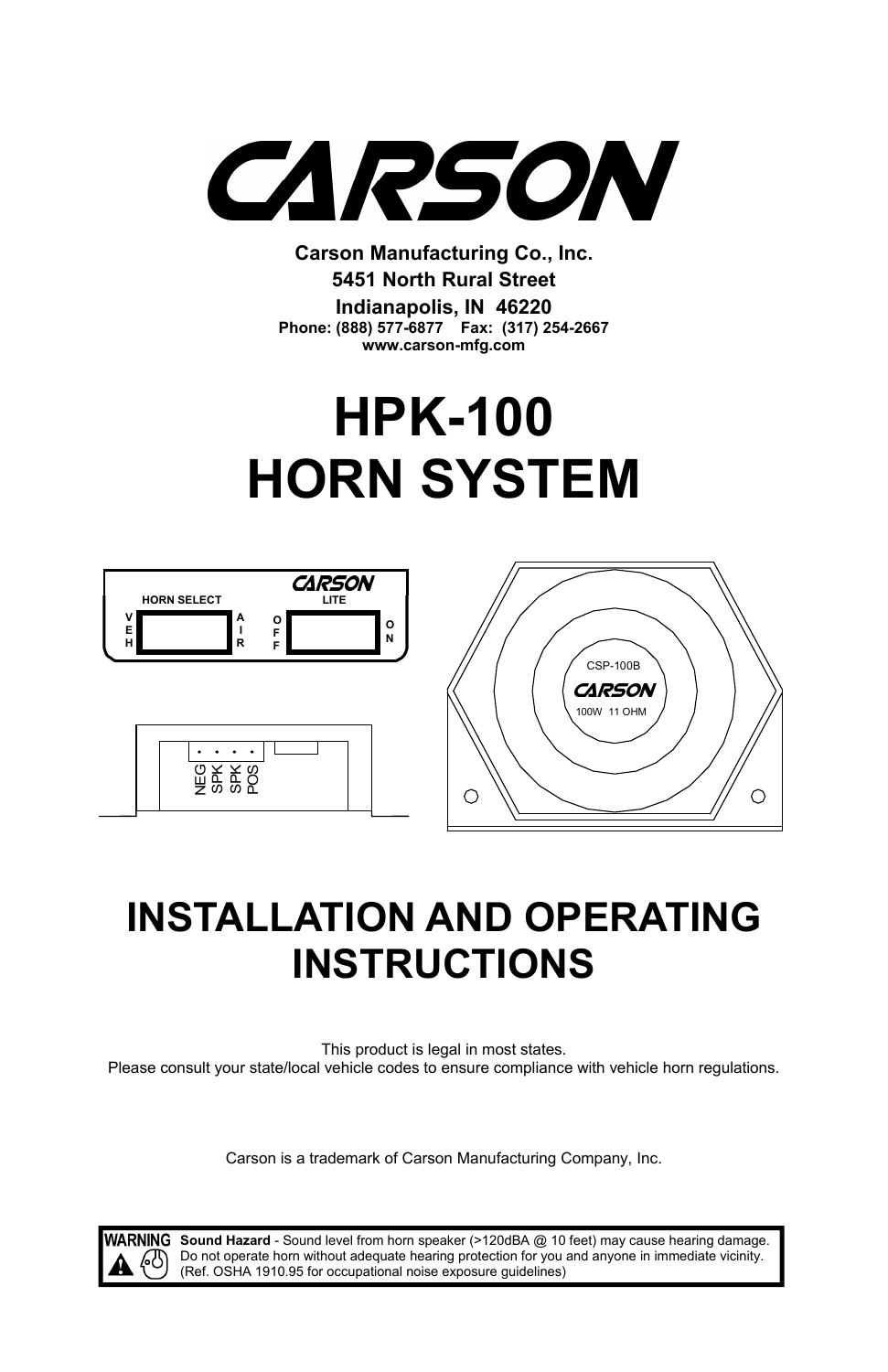## **GENERAL DESCRIPTION**

The HPK-100 is a complete electronic simulated air-horn system. The system includes an amplifier with matching speaker along with a switch panel. The switch panel allows changing between the vehicle horn and air-horn and includes a switch for emergency lighting. The amplifier utilizes short circuit, high voltage, and reverse polarity protection systems for maximum service life. An output indicator light is provided on the amplifier for diagnostics.

## **SPECIFICATIONS**

| Amplifier (HA-100-10 14)       |                                                                         |
|--------------------------------|-------------------------------------------------------------------------|
| Speaker Load                   | Single 100W 11 ohm                                                      |
| Input Voltage                  | 9 - 16 VDC (negative ground)                                            |
| Input Current                  | 8 AMPS (14 VDC)                                                         |
| Output Power                   | 105 WATTS RMS MAX. (15 VDC)                                             |
| <b>High Voltage Protection</b> | 16 - 18 VDC will cause siren output to cease, resume at normal          |
| <b>Short Circuit Current</b>   | 50 AMPS (supply circuit must be capable of supplying this for 1 second) |
| Operating Temp.                | -15° F to +140°F                                                        |
| Size                           | 3-5/8" Long, 4-1/4" Wide, 1-13/16" High                                 |
| Weight                         | $1$ LB.                                                                 |
|                                |                                                                         |
| Speaker (CSP-100B)             |                                                                         |
| Power Handling                 | 100W                                                                    |
| Impedance                      | 11 ohm nominal                                                          |
| Frequency Range                | 400 Hz to 3500 Hz                                                       |
| Size                           | 6.34" Wide, 5.10" High, 2.36" Deep                                      |
| Weight                         | $6$ LBS.                                                                |
|                                |                                                                         |
| Switch Panel (SP-200)          |                                                                         |
| Voltage                        | 12VDC                                                                   |
| Current                        | 15ADC Max.                                                              |
| Size                           | 3-3/4" Wide, 1-1/4" High, 1-3/4" Deep                                   |

#### **NOTICE**

Due to continuous product improvements, we must reserve the right to change any specifications and information, contained in this manual at any time without notice.

Carson Manufacturing Co., Inc. makes no warranty of any kind with regard to this manual, including, but not limited to, the implied warranties of merchantability and fitness for a particular purpose.

Carson Manufacturing Co., Inc. shall not be liable for errors contained herein or for incidental or consequential damages in connection with the furnishing, performance, or use of this manual.

## See www.carson-mfg.com for latest information.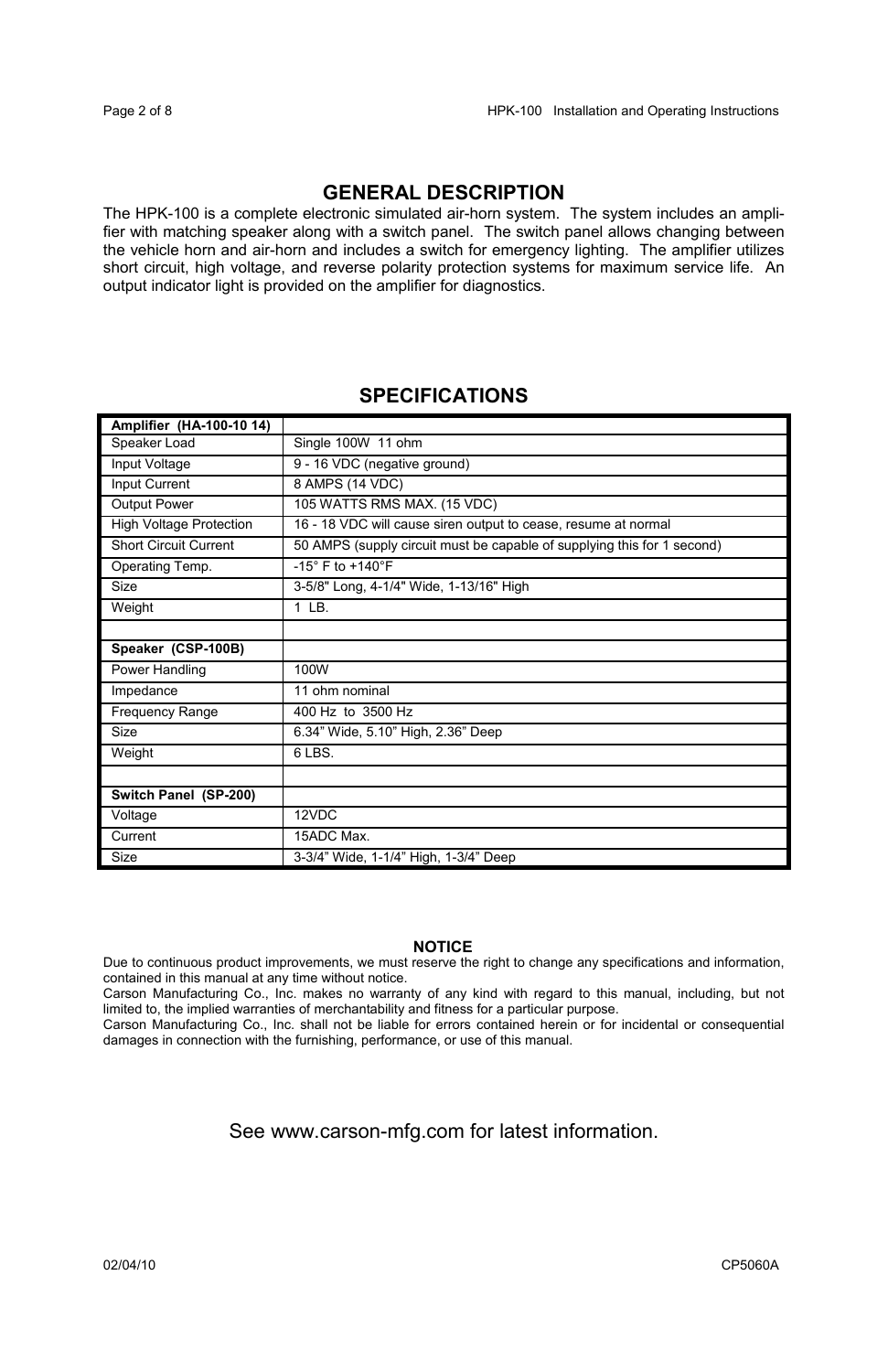### **INSTALLATION**

Proper installation of the system is essential for years of safe, reliable operation. Please read all instruction **before** installing the system components. Failure to follow these instructions can cause serious damage to the components or vehicle and may void warranties.

#### **SAFETY PRECAUTIONS**

For the safety of the installer, vehicle operator, passengers and the community please observe the following safety precautions. **Failure to follow all safety precautions and instructions may result in property damage, injury or death.**

**Qualifications -** The installer must have a firm knowledge of basic electricity, vehicle electrical systems and emergency equipment.

**WARNING** Sound Hazard - Sound level from horn speaker (>120dBA @ 10 feet) may cause hearing damage. Do not operate horn without adequate hearing protection for you and anyone in immediate vicinity. (Ref. OSHA 1910.95 for occupational noise exposure guidelines)

**Mounting** - Mount the unit for easy access by the vehicle operator. DO NOT mount in air bag deployment area. Assure clearances before drilling in vehicle.

**Wiring** - Use wiring capable of handling the current required. Make sure all connections are tight. Route wiring to prevent wear, overheating and interference with air bag deployment. Install and check all wiring before connection to vehicle battery.

**Testing** - Test all horn system functions after installation to assure proper operation. Test vehicle operation to assure no damage to vehicle.

**Keep These Instructions** - Keep these instructions in the vehicle or other safe place for future reference. Advise the vehicle operator of the location.

#### **UNPACKING**

Inspect contents for shipping damage. If found **alert carrier immediately**. Contact supplier immediately if any components are missing. Contents of box should include the following items:

|   | Item                                               |
|---|----------------------------------------------------|
| 1 | Amplifier Unit (HA-100-10 14)                      |
|   | Speaker, 100W 11 ohm (CSP-100B)                    |
|   | Switch Panel (SP-200)                              |
|   | Connector, 4-P Terminal Block Plug (CP4688-04)     |
| 6 | Screw, Hex #8 Self Drilling (CP4051-XK-12)         |
| 6 | Terminal, 3/16" Insulated Fem. Q.C. (CP4062-K2545) |
|   | Instruction Manual (CP5060 This Manual)            |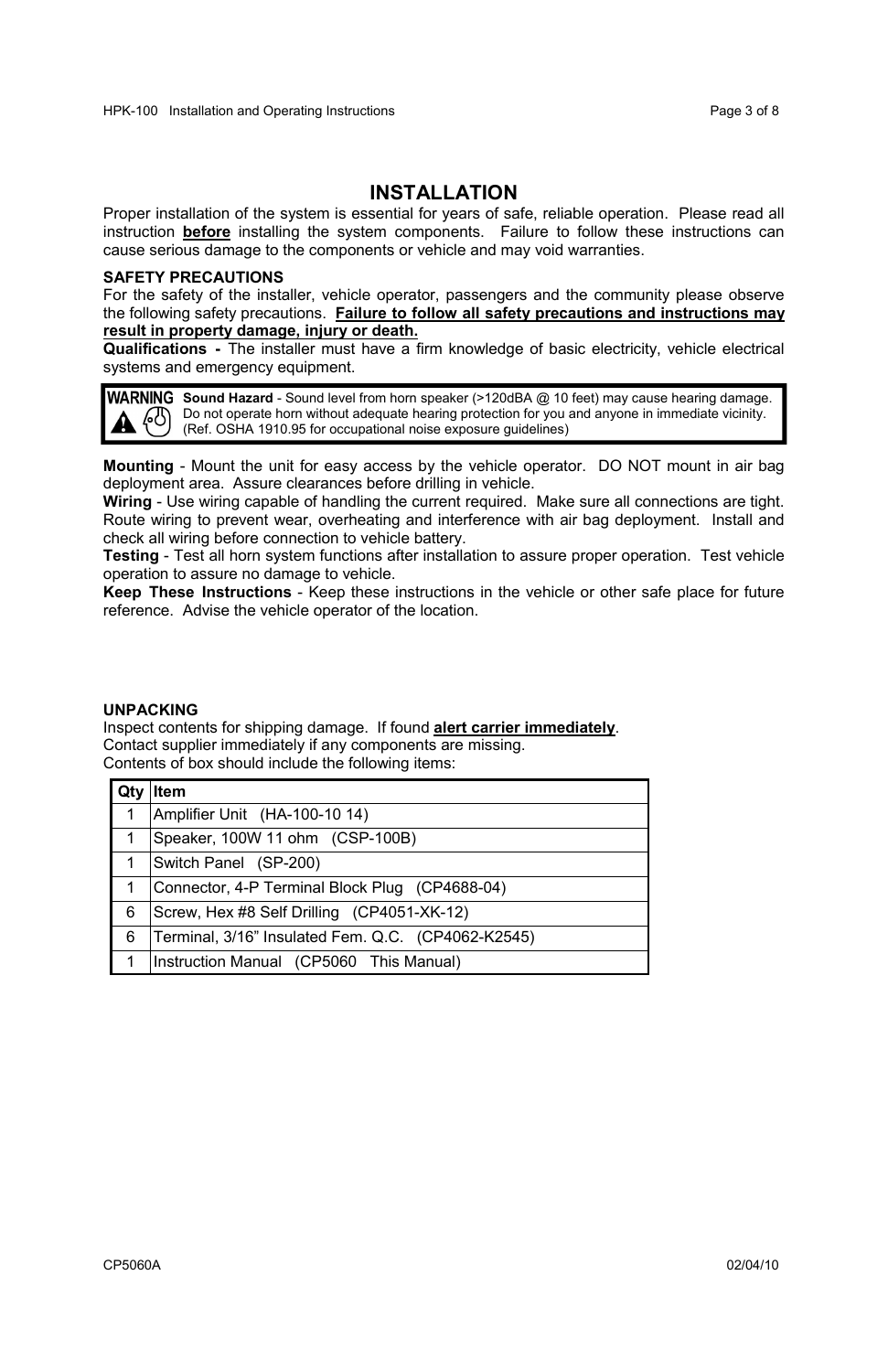#### **MOUNTING**

#### **Amplifier**

Select a location for the amplifier in an area such as the driver compartment firewall, under a seat, etc. Mounting the amplifier in the engine compartment or in an area directly exposed to weather is **not** recommended. Allow clearance for wiring. Inspect behind mounting area for clearance. Install the terminal block plug and make all electrical connections before final mounting. Use #8 screws (supplied loose) for mounting.

#### **Speaker**

The speaker is weather resistant and is intended to be mounted on the outside of the vehicle or under front hood. Mount the speaker facing forward and as far forward on the vehicle as possible to minimize sound exposure to occupants. Choose a location that minimizes obstructions in front of the speaker to maximize forward sound. Attach the speaker to a sturdy part of the vehicle to prevent vibration and possible damage. Attach the speaker angled slightly toward the road so the front openings will drain off any fluids. Cover openings of speaker while drilling any holes.

## **DO NOT get metal shavings inside the speaker.**

#### **Switch Panel**

Mount the switch panel underneath the vehicle dash board using #8 screws (supplied loose). Locate the panel away from the driver's or passenger's legs. Allow clearance for wiring. Inspect behind mounting area for clearance. Make all electrical connections before final mounting.

#### **ELECTRICAL CONNECTIONS**

#### **Amplifier**

Electrical connections to the amplifier are made using a removable terminal block plug (supplied loose) located on the side. A label on the amplifier identifies each terminal function. You should install the plug on the amplifier before wiring. If the unit needs service the plug can be easily removed without unwiring. The amplifier is fused near the connector. The power supply for the amplifier must be capable of delivering peak currents up to 50 amps for adequate short circuit protection and reliable operation. Most vehicle horn circuits with relays provide adequate power on the vehicle horn side of the relay. However **do not** provide power to both the vehicle horn and this amplifier from one horn relay circuit as this will exceed circuit rating.

#### **NOTE: Permanent disconnection of the vehicle horn is NOT recommended.**

Attach leads by stripping 3/8", inserting into plug and clamp by tightening screw. Make sure the screw is tight and the wire can't be pulled out. **Failure to adequately tighten the screw can result in improper operation or burning the connector and wire.**

#### **Switch Panel**

Electrical connections to the switch panel are made using 3/16" quick-connect terminals (supplied loose).

**Wire Size and Termination** - The diagram shows the minimum wire size used for each connection, along with recommended lead color. If the wire is longer than 10 ft. use the next larger wire size. Use only high quality crimp connectors for installation on the vehicle.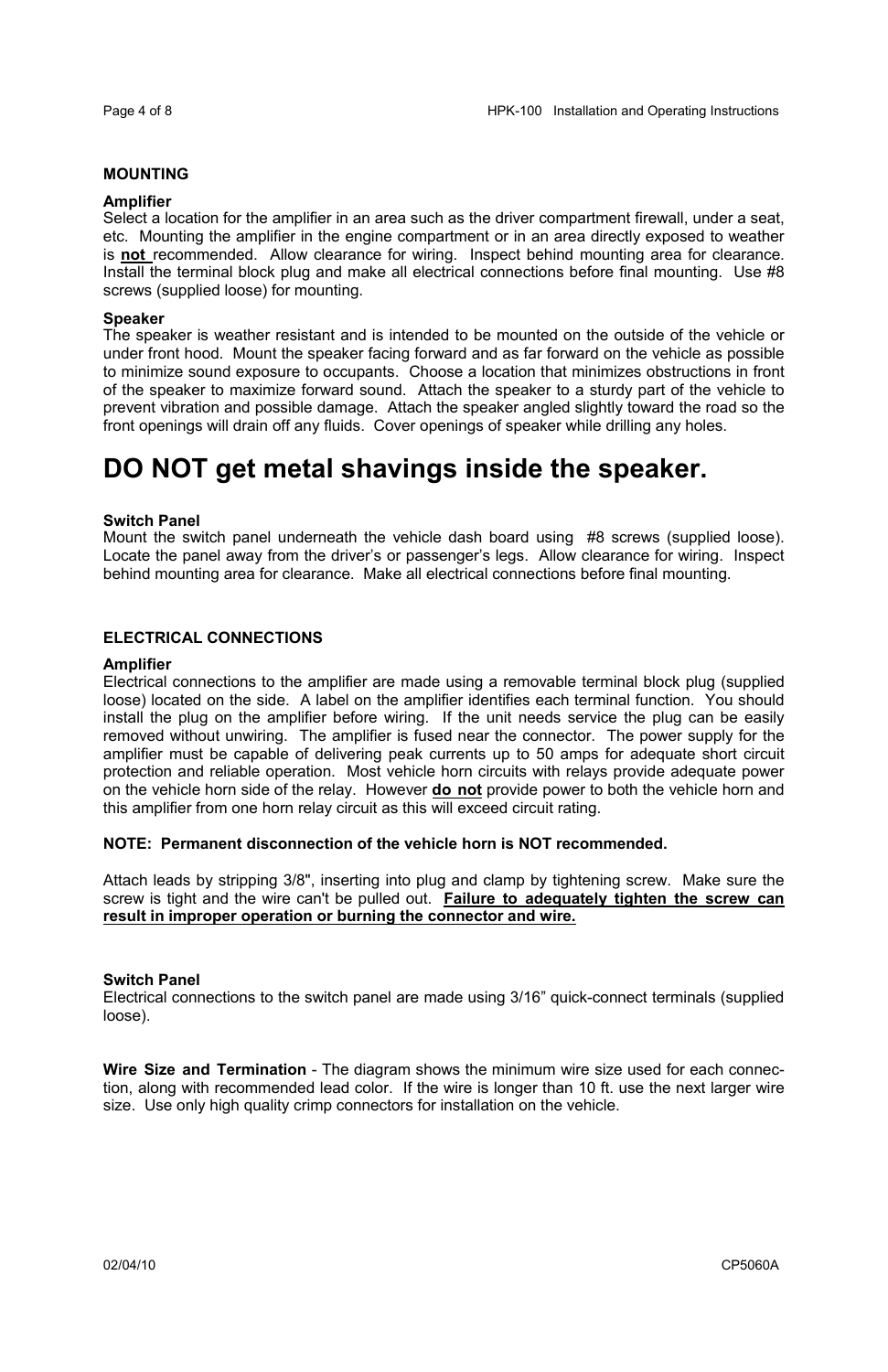#### **ELECTRICAL CONNECTIONS CONTINUED**

#### **NOTE: Permanent disconnection of the vehicle horn is NOT recommended.**

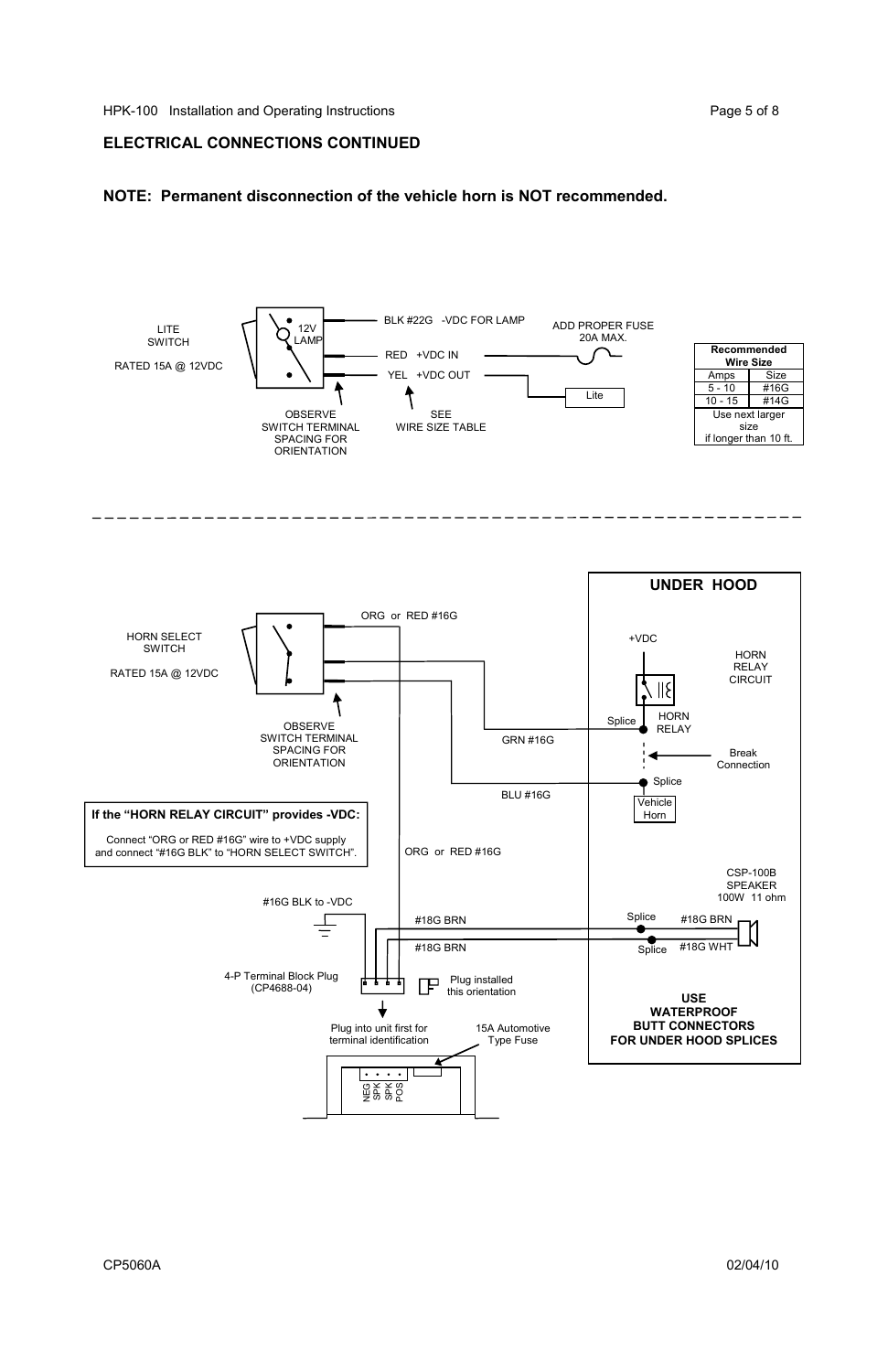#### **ELECTRICAL CONNECTIONS CONTINUED (NOT USING SWITCH PANEL)**

#### **NOTE: Permanent disconnection of the vehicle horn is NOT recommended.**



## **OPERATION**

WARNING Sound Hazard - Sound level from horn speaker (>120dBA @ 10 feet) may cause hearing damage. Do not operate horn without adequate hearing protection for you and anyone in immediate vicinity. (Ref. OSHA 1910.95 for occupational noise exposure guidelines)

#### **USING SWITCH PANEL**

In an emergency situation, set the HORN SELECT switch to AIR and turn on the LITE switch in one sweeping motion. When the horn ring on the vehicle is pressed the amplifier and speaker produce a simulated air horn sound. An output indicator on the side of the amplifier also lights up. The output indicator is located opposite the end with connector.

When the emergency is over, turn off the LITE switch and set the HORN SELECT switch to VEH in one sweeping motion. When the horn ring is pressed the regular vehicle horn will sound.

#### **NOT USING SWITCH PANEL**

As soon as power is applied, the amplifier and speaker produce a simulated air horn sound and the output indicator lights up. The output indicator is located opposite the end with connector.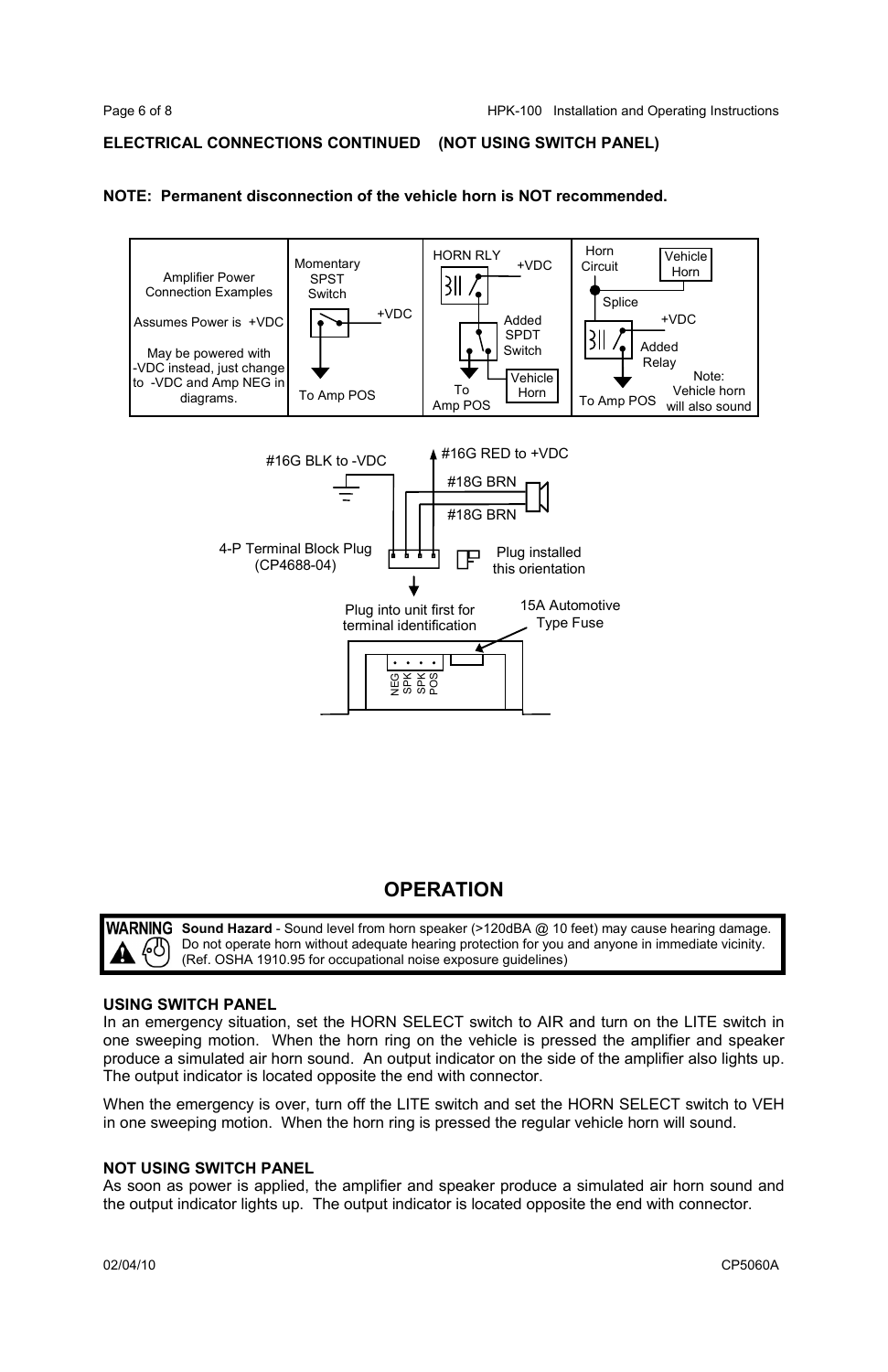#### **SERVICE**

The complete system consists of the amplifier, speaker, and switch panel components along with the wiring and electrical connections. **A blown fuse on the amplifier does not necessarily mean the amplifier is bad.** If the system stops functioning or exhibits problems, first check that the wire and electrical connections to each component are OK then check the following.

On the switch panel, check for power into (center terminal) and out of the switch. **On the HORN SELECT switch, check for power while pressing the horn ring.** If there is not power into the switch, check wire for bad connections and check fuses or breakers in the circuit. If there is power into but not out of the switch, the switch itself may be bad.

**While activating the amplifier (with horn ring), look for the output indicator to light up.** If it lights up the amplifier is OK. If not, check the fuse on the amplifier. If the fuse is OK then check the POS and NEG power input leads for good supply and ground connections. If power into the amplifier is OK then check that the voltage level at POS and NEG on the amplifier is less than the rated voltage. If the voltage level is OK then the amplifier may be bad.

**If the fuse on the amplifier is blown**, disconnect the speaker leads at the amplifier and replace the fuse. As before, activate the amplifier and look for the output indicator to light up. If the fuse blows again then the amplifier may be bad.

**If the output indicator on the amplifier lights up**, disconnect the leads at the speaker and check the speaker inputs with an ohm meter. If the reading is less than 1 ohm or reads as open circuit then the speaker may be bad. If the ohm meter reading is OK then the wiring or connections between the amplifier and speaker may be faulty.

The following chart shows typical symptoms and possible causes.

#### **PROBLEMS**

| Symptom           | <b>Possible Cause</b>                                                     | Check                                                                                                                                     |
|-------------------|---------------------------------------------------------------------------|-------------------------------------------------------------------------------------------------------------------------------------------|
| No power or       | Power not applied<br>Connector loose                                      | Is the output indicator light coming on?<br>Is an external fuse or circuit breaker used?                                                  |
| output            | Fuse blown<br>Loose connection at power source                            | Are the negative leads connected to a good ground?                                                                                        |
|                   | <b>High Voltage Protection</b><br>Bad speaker                             | Input voltage must be less than highest rated voltage.<br>Try another speaker.                                                            |
| Distorted sound   | Speaker assembly loose<br>Low vehicle voltage                             | Is the speaker bell or tip loose?<br>Input voltage must be greater than lowest rated voltage.                                             |
| Intermittent tone | <b>High Voltage Protection</b><br>Connector loose<br>Bad power connection | Is the vehicle voltage regulator working properly?<br>Is the connector tight on the unit?<br>Is there a loose connection on a power lead? |
|                   | Circuit breaker in supply connection                                      | Is a circuit breaker used with at least a 50A rating?                                                                                     |

#### **PARTS and ACCESSORIES**

The following parts and accessories are available from Carson Manufacturing Company, Inc.:

| Part           | <b>Description</b>                                                              |
|----------------|---------------------------------------------------------------------------------|
| CP5030         | Cover, (not including chassis) (for amplifier)                                  |
| CP4990-150     | Fuse, 15 Amp Mini Automotive (for amplifier)                                    |
| CP4993         | Switch, Lighted Rocker (Lite switch on panel)                                   |
| CP5044-2       | Switch, Red Rocker ON - ON (Horn Select switch on panel)                        |
| CP4998         | Transistor, output (2 required) (for amplifier)                                 |
|                |                                                                                 |
|                |                                                                                 |
| Accessory      | <b>Description</b> * - standard accessory supplied with unit                    |
| ED1914         | Cable, 4-P Lead Assembly 15FT (made w/ CP4688-04 Conn) (for amplifier)          |
| ED1924         | Cable, 6-P Lead Assembly 15FT (made w/ 3/16" Q.C. Terminals) (for switch panel) |
| CP4688-04 *    | Connector, 4-P Terminal Block Plug (for amplifier)                              |
| CP4051-XK-12 * | Screw, Hex #8 Self Drilling (for mounting)                                      |
| CP4062-K2545 * | Terminal, 3/16" Insulated Fem. Q.C. (for switch panel)                          |